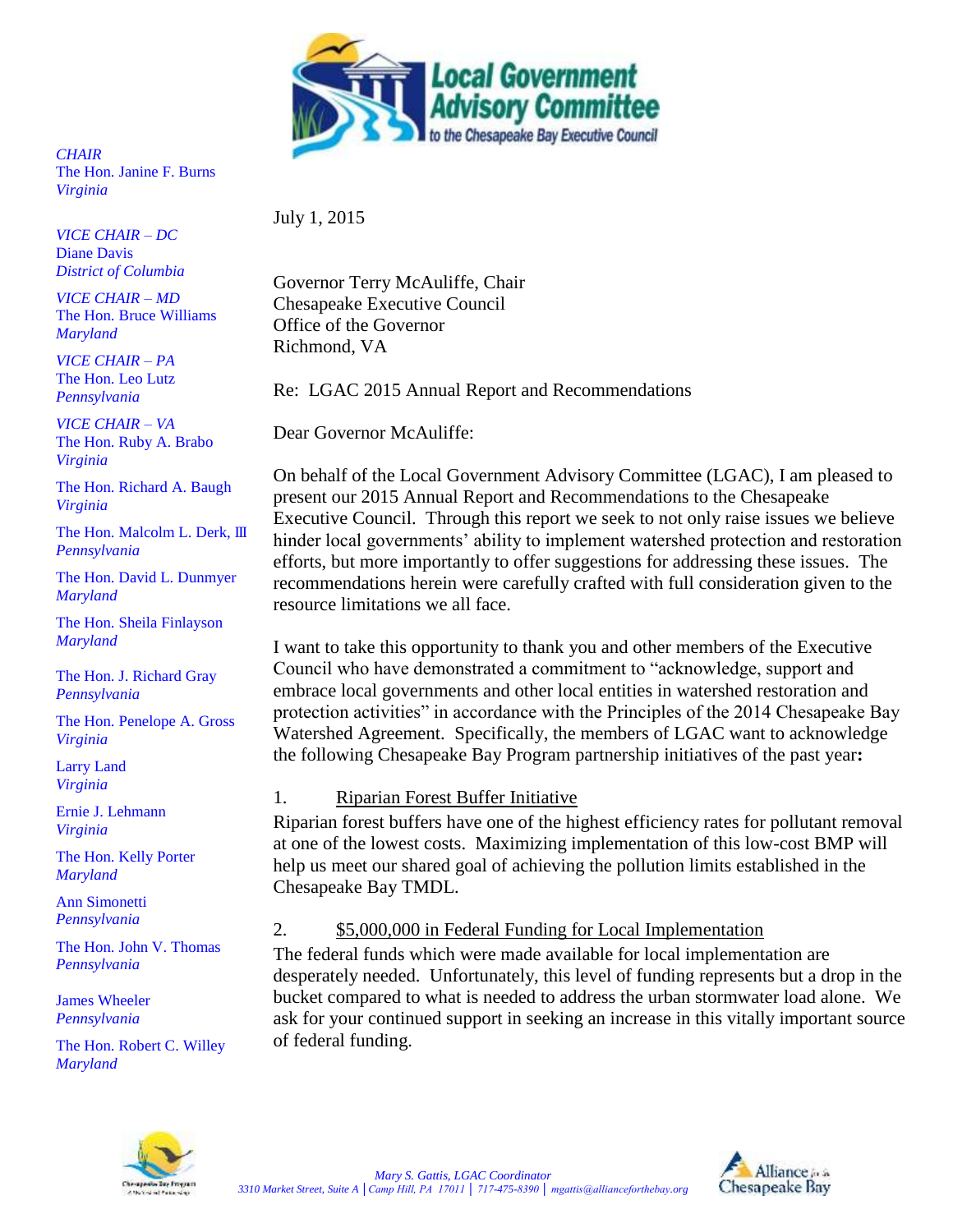### 3. Management Strategy Development

We are grateful to the vast number of people, staff and volunteer, who have been engaged in developing management strategies to achieve the Goals and Outcomes outlined in the Chesapeake Bay Watershed Agreement. We are particularly grateful for the effort that has gone into engaging local governments and identifying critical roles local governments must play in future initiatives.

States and localities face enormous challenges in achieving the water quality improvement goals of the Chesapeake Bay Program. We agree that protecting the health of our environment and our people, and providing for long-term economic prosperity throughout the watershed, is in all of our best interests. However, if we are to succeed, we all must become better advocates for clean water. We ask that you join us in seeking greater support for the restoration and protection of the Chesapeake Bay watershed from our Congressional Delegation. We need their voices, funding and votes to restore and protect this national treasure.

I look forward to discussing our report with you and the other members of the Executive Council.

Sincerely,

Jannie Burns

Janine Burns Supervisor, Mathews County

### Attachment

LGAC Annual Report to the Chesapeake Executive Council

Cc: Nick DiPasquale, Director, Chesapeake Bay Program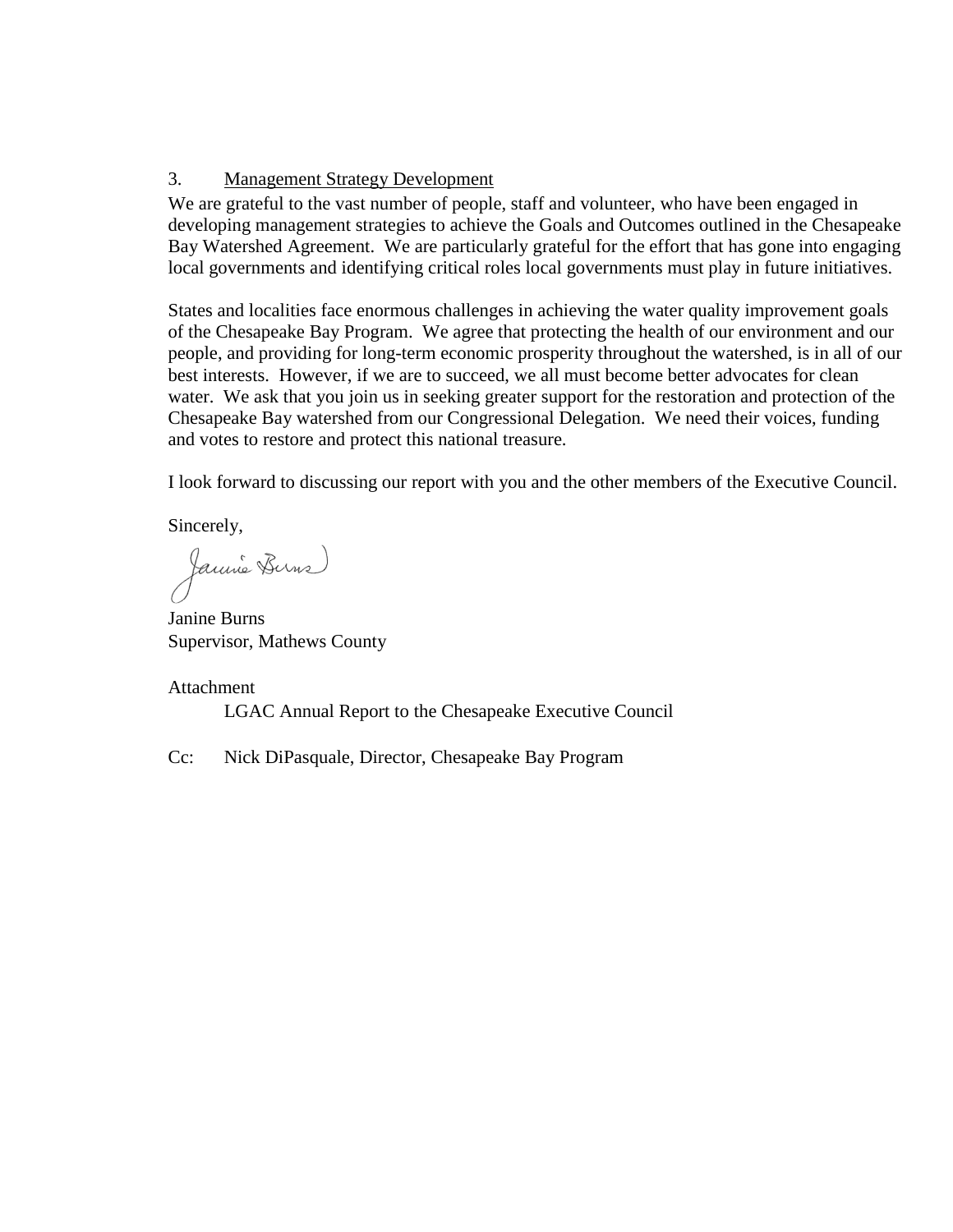

# **Annual Report to the Chesapeake Executive Council July 2015**

The Local Government Advisory Committee (LGAC) frequently discusses ways in which federal, state and local partners can work more effectively to achieve our collective vision of a healthy and vibrant Chesapeake Bay Watershed. Our ability to realize this vision depends substantially upon how well local governments (a) understand what is required of them, (b) are equipped to improve water quality by doing such things as implementing effective stormwater management programs, upgrading wastewater treatment plants to minimize nutrient discharge, and (c) working with the agricultural community to minimize runoff from farming activities.

LGAC recommends the Executive Council take the following actions to address these issues and advance Chesapeake Bay watershed restoration and protection efforts.

# 1. Enhance Communication

In order to achieve our collective vision of a healthy and vibrant Chesapeake Bay Watershed, communication with local government must be enhanced. States must keep local governments informed of decisions, actions and challenges associated with their Watershed Implementation Plans (WIPs). Regularized communications, perhaps written status reports issued on a monthly or bi-monthly basis, could include summaries of ongoing communications between the jurisdictions and the Environmental Protection Agency regarding WIP implementation; extent of progress made towards achieving two-year milestones; training opportunities; replicable local program models; applications of technical innovations; and other matters. The reports should be submitted to statewide county, municipal and other public member organizations which could serve as conduits for distributing the information to local officials.

### 2. Align Priorities Strategically

It is imperative that local, state, and federal priorities be better aligned if the 2017 and 2025 pollution reduction targets set forth in the Chesapeake Bay TMDL are to be achieved. Very little, if any, alignment of priorities with respect to the two-year milestones is evident. Hence, when targets are not met, the blame rests squarely on the shoulders of jurisdictions who developed the milestones while, in fact, jurisdictions often have limited control over implementation. Unfortunately, the consequences of missing targets will be felt most severely by local governments who ultimately bear the burden of implementation. LGAC suggests, at the minimum, that local governments be substantively engaged in the development of milestones in order to better align priorities and improve the likelihood of achieving reduction targets.

### 3. Convene a Watershed-wide Symposium on Financing.

LGAC recommends a watershed-wide symposium on financing be convened to identify steps necessary to accelerate the implementation of sustainable stormwater management financing. It will be important the symposium address financing options for both municipal systems and extensive ditch-based systems, ubiquitous in some rural areas.